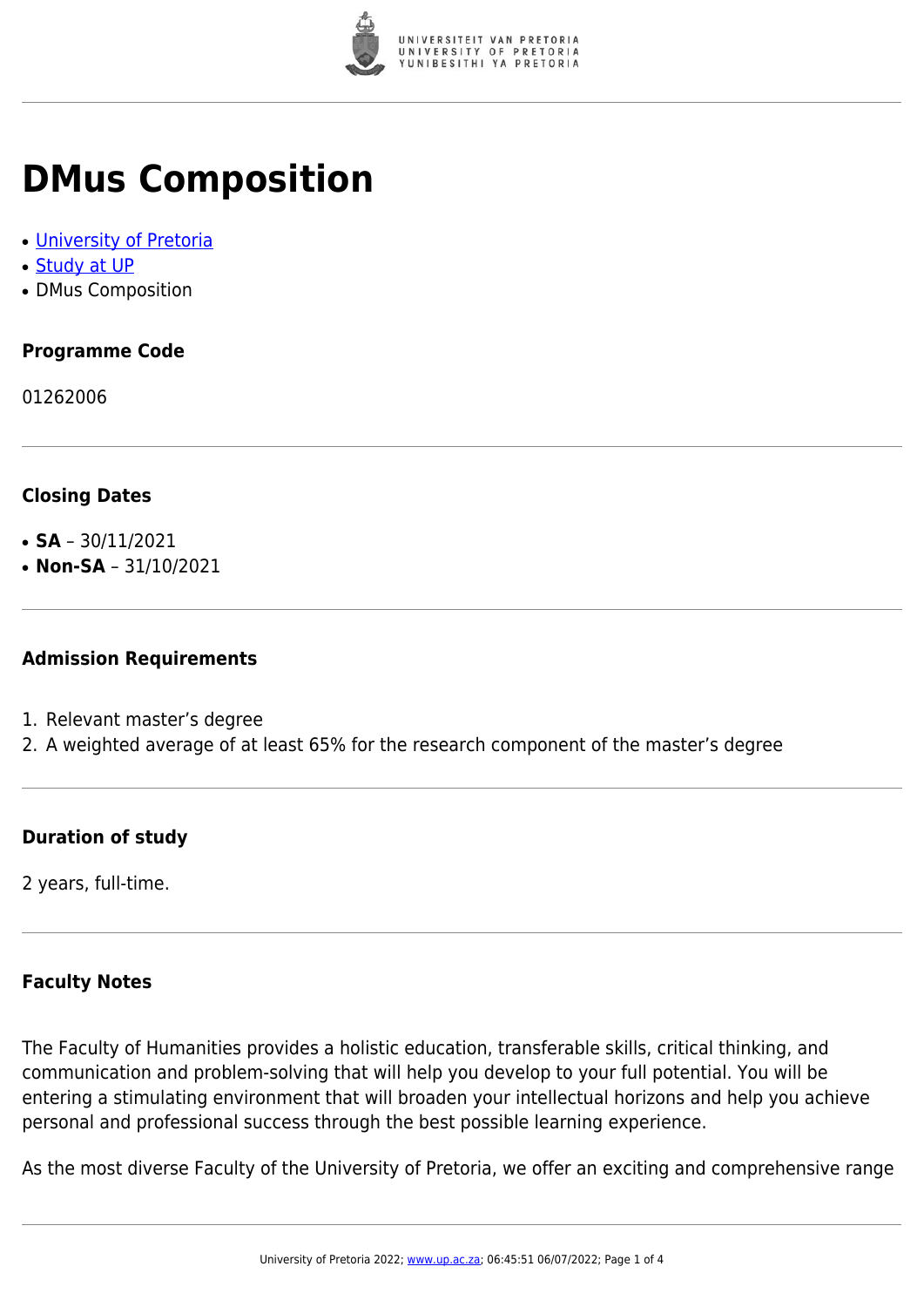

of programmes and discipline-based majors, including studies in languages, social sciences and visual and performing arts.

#### **Enquiries about the programme**

[Click Here](https://www.up.ac.za/postgraduate-students)



**How to apply**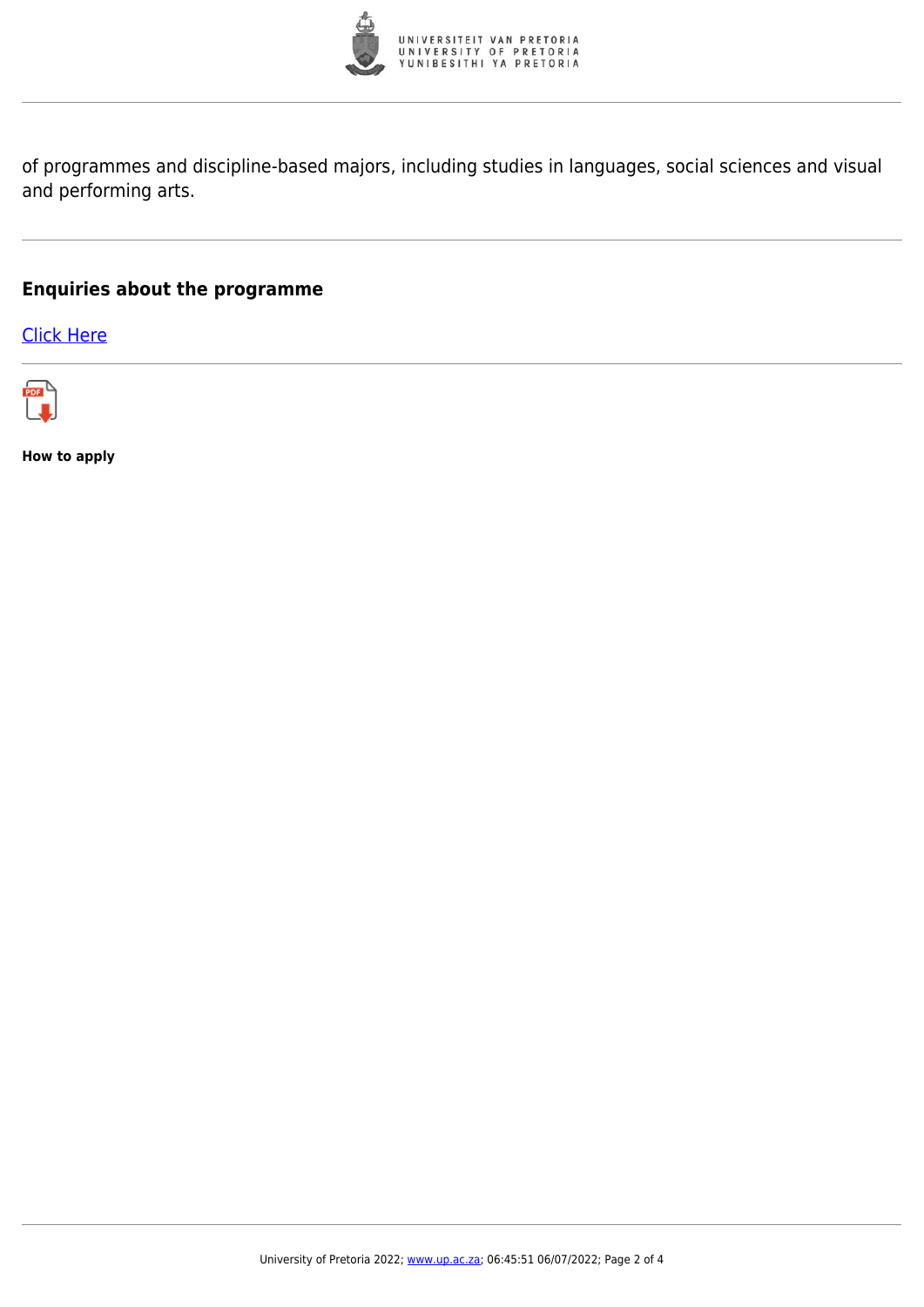



# **Online Application**